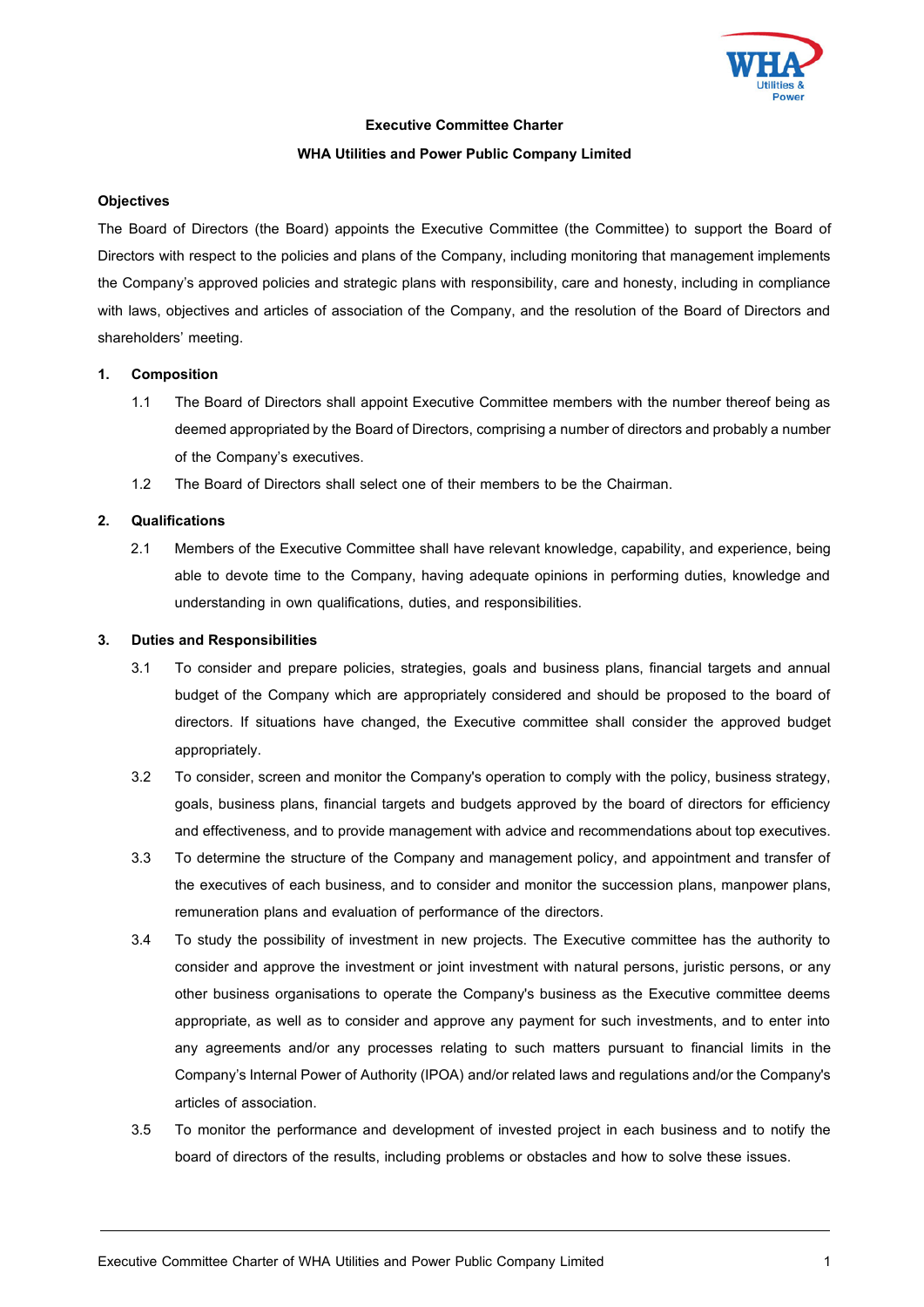

- 3.6 To consider and give recommendation or opinion to the board of directors relating to the proposed project or the entering into of any transactions in the Company's course of business as well as to consider alternative fundraising methods when it is necessary and in excess of the specified financial limit in the Company's Internal Power of Authority (IPOA). Related laws and regulations and the Company's articles of association require shareholders meetings or board of directors' meetings to approve such issues.
- 3.7 To consider and enter into any financial transactions with financial institutions for opening accounts, borrowing money, applying for credit, a pledge, mortgage and a guarantee, among others, including sale and purchase, and register any ownership on the site under the Company's objective for the operation of the Company, as well as to enter into any agreement, apply for, propose, contact with, or conduct any juristic act with the governmental authority in order to obtain any rights of the Company and/or proceed with any operation regarding such issues pursuant to the financial limit in the Company's Internal Power of Authority (IPOA) and/or related laws and regulations or the Company's articles of association.
- 3.8 To consider and approve rules, articles of association, management policy and any operation of the Company's business or any act binding the Company.
- 3.9 To appoint and/or assign the member of the Executive committee or one or more persons to act on behalf of and within the scope of authority of the Executive committee as the Executive committee deems appropriate. The Executive committee may cancel, revoke, or change such authority.
- 3.10 To have the duties and responsibilities which have been assigned, or are pursuant to the policy assigned by the board of directors.
- 3.11 To consider and approve the guidelines for appointed and/or authorised persons to acknowledge their scope of responsibility and authority and to use such guidelines as the operation handbook with referable evidence and under orderly procedures.

## **4. Term of Office**

- 4.1 The Executive Committee member who are directors have the office term of three years from the date of appointment in accordance with the Board of Directors' term of office. Members of the Executive Committee who retire by rotation are eligible for reappointment.
- 4.2 The Executive Committee members who are company executives have the same term in office as the term in office of their executive positions, unless resolved otherwise by the Board of Directors.
- 4.3 The Executive Committee members who are outsiders, not being directors or executives of the Company, have the term in office as may be deemed appropriate by the Board of Directors, subject to change as maybe deemed by the Board of Directors.
- 4.4 In case of a vacancy in the Executive Committee for reason other than expiration of the term of office, the Board of Directors shall elect a person who is fully qualified as a substitute member of the Executive Committee so that the number of members of the Executive Committee remains in full as the Board of Directors had stipulated, unless the remaining term of office of the vacating director is less than two months. The substitute member shall hold office only for the remaining term of office of the member whom he/she replaces.